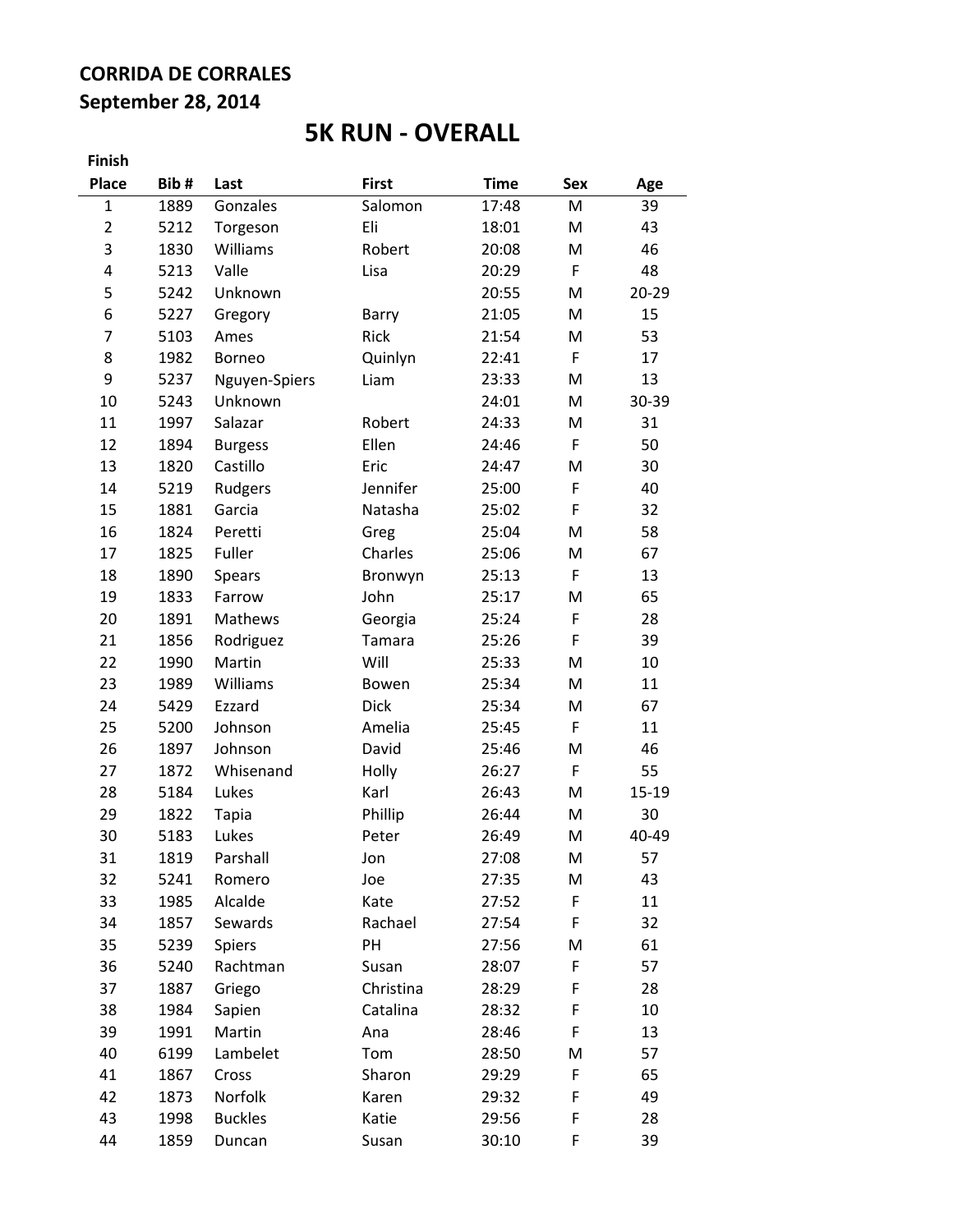**Finish**

| Place | Bib# | Last           | <b>First</b> | <b>Time</b> | Sex | Age     |
|-------|------|----------------|--------------|-------------|-----|---------|
| 45    | 5252 | Torrebiarte    | Sophia       | 30:14       | F   | $0 - 9$ |
| 46    | 5246 | Unknown        |              | 30:33       | F   | $0 - 9$ |
| 47    | 1892 | <b>Braude</b>  | August       | 30:34       | M   | 8       |
| 48    | 1832 | Sullivan       | Sean         | 30:48       | M   | 40      |
| 49    | 1995 | Borneo         | Daniel       | 30:50       | M   | 56      |
| 50    | 1821 | Cook           | Lanz         | 31:05       | M   | 36      |
| 51    | 5235 | Schrader       | Cyan         | 31:12       | F   | 49      |
| 52    |      | <b>TURKEY</b>  |              | 31:14       |     |         |
| 53    | 1886 | Dockery        | Chanelle     | 31:16       | F   | 20      |
| 54    | 1865 | Mayberry       | Anna         | 31:17       | F   | 53      |
| 55    | 1855 | Alcalde        | Joetta       | 31:19       | F   | 43      |
| 56    | 1864 | Robillard      | Renee        | 31:25       | F   | 62      |
| 57    | 1888 | Sandoval       | Gilbert      | 31:29       | M   | 30      |
| 58    | 5247 | Garrett        | Jessica      | 31:54       | F   | 25      |
| 59    | 1898 | Johnson        | Clara        | 32:05       | F   | 14      |
| 60    | 1863 | Quinlan        | Beverly      | 32:06       | F   | 54      |
| 61    | 1981 | Borneo         | Jacob        | 32:07       | M   | 12      |
| 62    | 5210 | Torgeson       | Piia         | 32:08       | F   | 8       |
| 63    | 5211 | Porter         | Alyson       | 32:09       | F   | 43      |
| 64    | 5218 | Chavez         | Lorena       | 32:33       | F   | 52      |
| 65    | 5236 | Mullen         | Walter       | 32:46       | M   | 65      |
| 66    |      | <b>TURKEY</b>  |              | 32:50       |     |         |
| 67    | 5228 | Hulett         | Melena       | 32:51       | F   | 45      |
| 68    | 5217 | Scarvie        | Matthew      | 34:07       | M   | 24      |
| 69    | 1994 | Paquet         | Andrew       | 34:45       | M   | 69      |
| 70    | 5216 | Mariana        | Madrigal     | 34:46       | F   | 24      |
| 71    | 5209 | Haag           | Jenny        | 35:05       | F   | 33      |
| 72    | 1862 | Parshall       | Michelle     | 35:11       | F   | 52      |
| 73    | 1895 | Chappelle      | Mary         | 35:11       | F   | 61      |
| 74    | 2000 | Elizabeth      | Emily        | 35:39       | F   | 28      |
| 75    | 1882 | Herber         | Susan        | 35:40       | F   | 65      |
| 76    | 1866 | Gerber         | Marge        | 35:45       | F   | 77      |
| 77    | 1871 | <b>Burgess</b> | Jack         | 35:52       | M   | 77      |
| 78    | 1884 | <b>Brown</b>   | Penny        | 36:10       | F   | 58      |
| 79    | 1875 | Gresham        | Toni         | 36:18       | F   | 46      |
| 80    | 6294 | Martin         | Karen        | 36:19       | F   | 58      |
| 81    | 1988 | Williams       | Georgia      | 36:35       | F   | 9       |
| 82    | 5245 | Parker         | Ella         | 37:02       | F   | $0 - 9$ |
| 83    |      | <b>TURKEY</b>  |              | 37:02       |     |         |
| 84    | 5223 | Garley         | Rosemary     | 37:11       | F   | 54      |
| 85    | 5224 | Garley         | Tony         | 37:12       | M   | 54      |
| 86    | 1880 | Martin         | Asia         | 37:13       | F   | 43      |
| 87    | 1869 | Peretti        | Tammy        | 37:14       | F   | 55      |
| 88    | 5244 | Unknown        |              | 37:18       | M   | 40-49   |
| 89    | 1999 | Elizabeth      | Jane         | 37:23       | F   | 54      |
| 90    | 5253 | Torrebiarte    | Carlos       | 37:31       | M   | 48      |
| 91    | 1986 | May            | Colbie       | 37:33       | F   | 17      |
| 92    | 1874 | May            | MacKenzie    | 38:03       | F   | 22      |
| 93    | 5221 | Klas           | Christina    | 38:04       | F   | 11      |
|       |      |                |              |             |     |         |

F 0-9 **CORRIDA DE CORRALES** September 28, 2014 5K Overall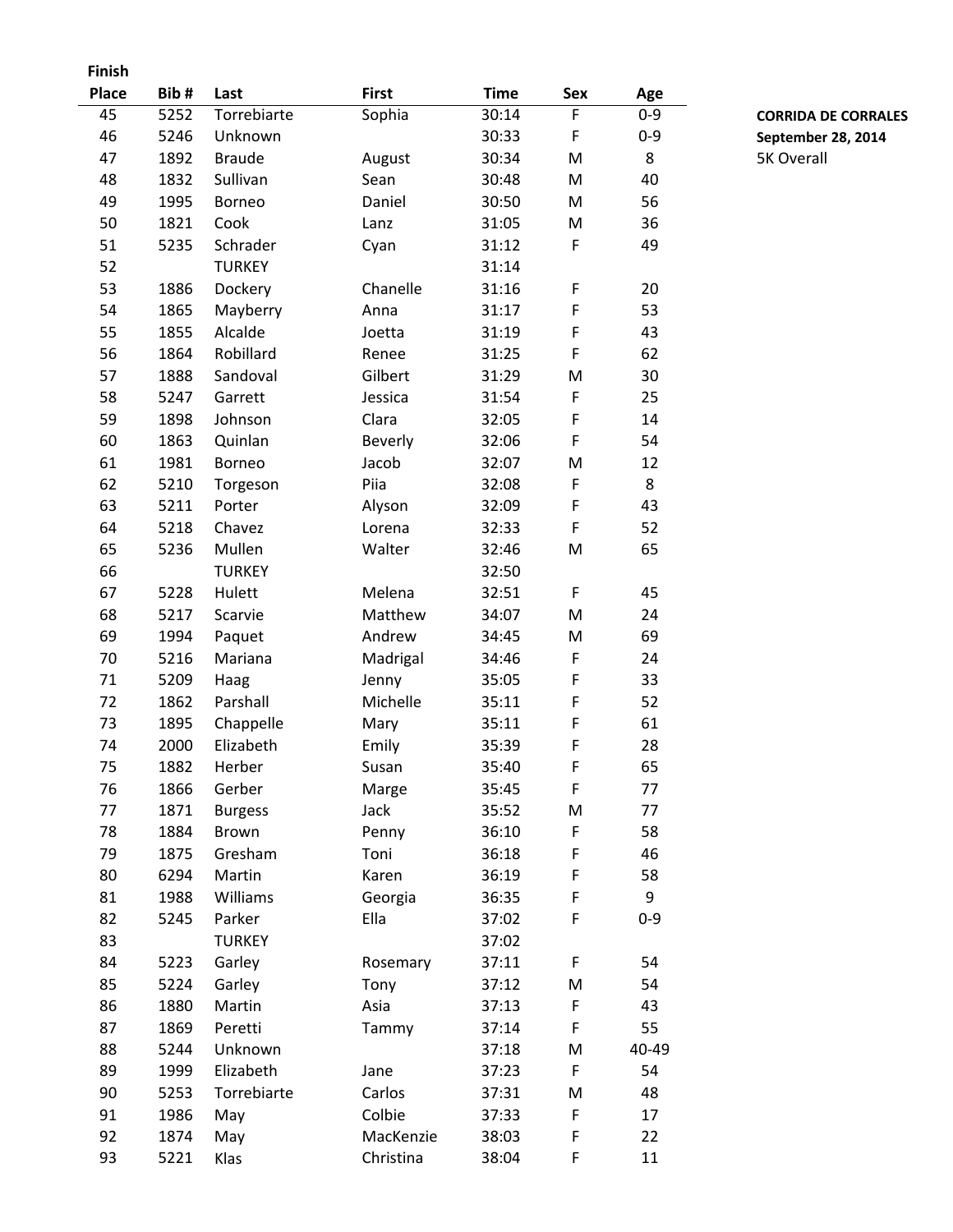| <b>Finish</b> |      |                 |               |             |             |           |                   |
|---------------|------|-----------------|---------------|-------------|-------------|-----------|-------------------|
| <b>Place</b>  | Bib# | Last            | <b>First</b>  | <b>Time</b> | <b>Sex</b>  | Age       |                   |
| 94            | 5222 | Klas            | Linda         | 38:47       | F           | 50        | <b>CORRIDA D</b>  |
| 95            | 1828 | Sapien          | Phillip       | 38:47       | M           | 49        | September         |
| 96            | 1835 | Dockery         | <b>Niles</b>  | 38:58       | M           | 20        | <b>5K Overall</b> |
| 97            | 1885 | Armijo          | Elisa         | 39:30       | $\mathsf F$ | 52        |                   |
| 98            | 1896 | Scarvie         | Susan         | 39:33       | F           | 52        |                   |
| 99            | 1983 | Venturi         | Asel          | 39:37       | F           | 16        |                   |
| 100           | 5226 | Aragon-Paul     | Evita         | 40:01       | F           | 18        |                   |
| 101           | 5225 | Carpenter       | Olivia        | 40:35       | F           | 39        |                   |
| 102           | 1829 | McCreary        | <b>Brian</b>  | 40:35       | M           | 31        |                   |
| 103           | 5251 | Helgeson        | Ted           | 40:36       | M           | 45        |                   |
| 104           | 5250 | Helgeson        | Cory          | 40:39       | ${\sf M}$   | $10 - 14$ |                   |
| 105           | 5220 | Sheldon         | Elaine        | 41:31       | F           | 61        |                   |
| 106           | 5215 | Ulivarri        | Collette      | 42:15       | F           | 28        |                   |
| 107           | 1877 | Aronowsky       | Courtney      | 42:23       | F           | 37        |                   |
| 108           | 5231 | Fabela          | Gabriela      | 42:36       | F           | 36        |                   |
| 109           | 1868 | Belmonte-Sapien | <b>Bianca</b> | 42:50       | F           | 43        |                   |
| 110           | 1827 | Norfolk         | Christopher   | 43:04       | M           | 54        |                   |
| 111           | 1861 | O'Brien         | Kris          | 43:15       | F           | 57        |                   |
| 112           | 1876 | Rospopo         | Donna         | 43:32       | F           | 58        |                   |
| 113           | 5238 | Nguyen-Spiers   | Isabella      | 45:00       | F           | 10        |                   |
| 114           | 5233 | Fabela          | Arturo        | 45:23       | M           | 35        |                   |
| 115           | 5232 | Fabela          | Citlali       | 45:23       | F           | 14        |                   |
| 116           | 1858 | Gresham         | Liz           | 46:40       | F           | 66        |                   |
| 117           | 1860 | Shook           | Susan         | 47:25       | $\mathsf F$ | 50        |                   |
| 118           | 1883 | Romero          | Camilla       | 47:27       | $\mathsf F$ | 36        |                   |
| 119           | 5255 | Unknown         |               | 47:33       | $\mathsf F$ | $10 - 14$ |                   |
| 120           | 5254 | Unknown         |               | 47:39       | F           | 40-44     |                   |
| 121           | 1823 | Roenfranz       | Earl          | 49:11       | M           | 83        |                   |
| 122           | 5102 | Romero          | Archer        | 57:12       | M           | 5         |                   |
| 123           | 1879 | Grandia         | Alexandria    | 57:20       | F           | 24        |                   |
| 124           | 1878 | Grandia         | Cheryl        | 58:25       | F           | 59        |                   |
| 125           | 5105 | Chaves          |               | 1:18:12     | F           | $10 - 14$ |                   |
| 126           | 5106 | Chaves          |               | 1:18:16     | F           | $0 - 9$   |                   |
| 127           | 5104 | Chaves          |               | 1:18:17     | F           | $20 - 29$ |                   |

94 5222 Linda 38:47 F 50 **CORRIDA DE CORRALES** 95 1828 Phillip 38:47 M 49 **September 28, 2014**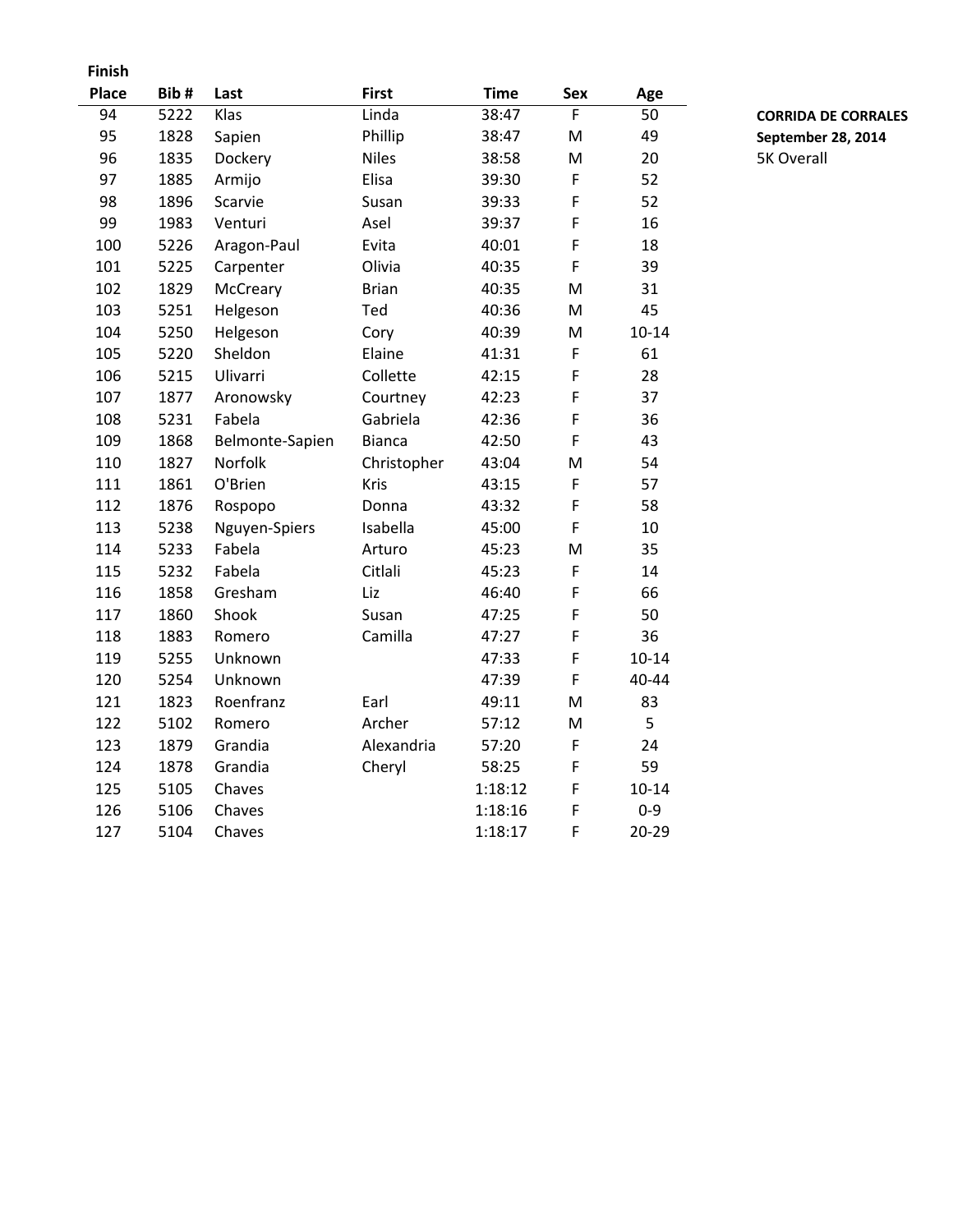## **CORRIDA DE CORRALES September 28, 2014**

# **5K RUN - BY GENDER FEMALES**

| Gender         |      |                |                |             |            |         |
|----------------|------|----------------|----------------|-------------|------------|---------|
| <b>Place</b>   | Bib# | Last           | <b>First</b>   | <b>Time</b> | <b>Sex</b> | Age     |
| 1              | 5213 | Valle          | Lisa           | 20:29       | F          | 48      |
| $\overline{2}$ | 1982 | <b>Borneo</b>  | Quinlyn        | 22:41       | F          | 17      |
| 3              | 1894 | <b>Burgess</b> | Ellen          | 24:46       | F          | 50      |
| 4              | 5219 | Rudgers        | Jennifer       | 25:00       | F          | 40      |
| 5              | 1881 | Garcia         | Natasha        | 25:02       | F          | 32      |
| 6              | 1890 | Spears         | Bronwyn        | 25:13       | F          | 13      |
| 7              | 1891 | Mathews        | Georgia        | 25:24       | F          | 28      |
| 8              | 1856 | Rodriguez      | Tamara         | 25:26       | F          | 39      |
| 9              | 5200 | Johnson        | Amelia         | 25:45       | F          | 11      |
| 10             | 1872 | Whisenand      | Holly          | 26:27       | F          | 55      |
| 11             | 1985 | Alcalde        | Kate           | 27:52       | F          | 11      |
| 12             | 1857 | Sewards        | Rachael        | 27:54       | F          | 32      |
| 13             | 5240 | Rachtman       | Susan          | 28:07       | F          | 57      |
| 14             | 1887 | Griego         | Christina      | 28:29       | F          | 28      |
| 15             | 1984 | Sapien         | Catalina       | 28:32       | F          | 10      |
| 16             | 1991 | Martin         | Ana            | 28:46       | F          | 13      |
| 17             | 1867 | Cross          | Sharon         | 29:29       | F          | 65      |
| 18             | 1873 | Norfolk        | Karen          | 29:32       | F          | 49      |
| 19             | 1998 | <b>Buckles</b> | Katie          | 29:56       | F          | 28      |
| 20             | 1859 | Duncan         | Susan          | 30:10       | F          | 39      |
| 21             | 5252 | Torrebiarte    | Sophia         | 30:14       | F          | $0 - 9$ |
| 22             | 5246 | Unknown        |                | 30:33       | F          | $0 - 9$ |
| 23             | 5235 | Schrader       | Cyan           | 31:12       | F          | 49      |
| 24             | 1886 | Dockery        | Chanelle       | 31:16       | F          | 20      |
| 25             | 1865 | Mayberry       | Anna           | 31:17       | F          | 53      |
| 26             | 1855 | Alcalde        | Joetta         | 31:19       | F          | 43      |
| 27             | 1864 | Robillard      | Renee          | 31:25       | F          | 62      |
| 28             | 5247 | Garrett        | Jessica        | 31:54       | F          | 25      |
| 29             | 1898 | Johnson        | Clara          | 32:05       | F          | 14      |
| 30             | 1863 | Quinlan        | <b>Beverly</b> | 32:06       | F          | 54      |
| 31             | 5210 | Torgeson       | Piia           | 32:08       | F          | 8       |
| 32             | 5211 | Porter         | Alyson         | 32:09       | F          | 43      |
| 33             | 5218 | Chavez         | Lorena         | 32:33       | F          | 52      |
| 34             | 5228 | Hulett         | Melena         | 32:51       | F          | 45      |
| 35             | 5216 | Mariana        | Madrigal       | 34:46       | F          | 24      |
| 36             | 5209 | Haag           | Jenny          | 35:05       | F          | 33      |
| 37             | 1862 | Parshall       | Michelle       | 35:11       | F          | 52      |
| 38             | 1895 | Chappelle      | Mary           | 35:11       | F          | 61      |
| 39             | 2000 | Elizabeth      | Emily          | 35:39       | F          | 28      |
| 40             | 1882 | Herber         | Susan          | 35:40       | F          | 65      |
| 41             | 1866 | Gerber         | Marge          | 35:45       | F          | 77      |
| 42             | 1884 | Brown          | Penny          | 36:10       | F          | 58      |
| 43             | 1875 | Gresham        | Toni           | 36:18       | F          | 46      |

1 5213 Lisa 20:29 F 48 **CORRIDA DE CORRALES** September 28, 2014 5K FEMALES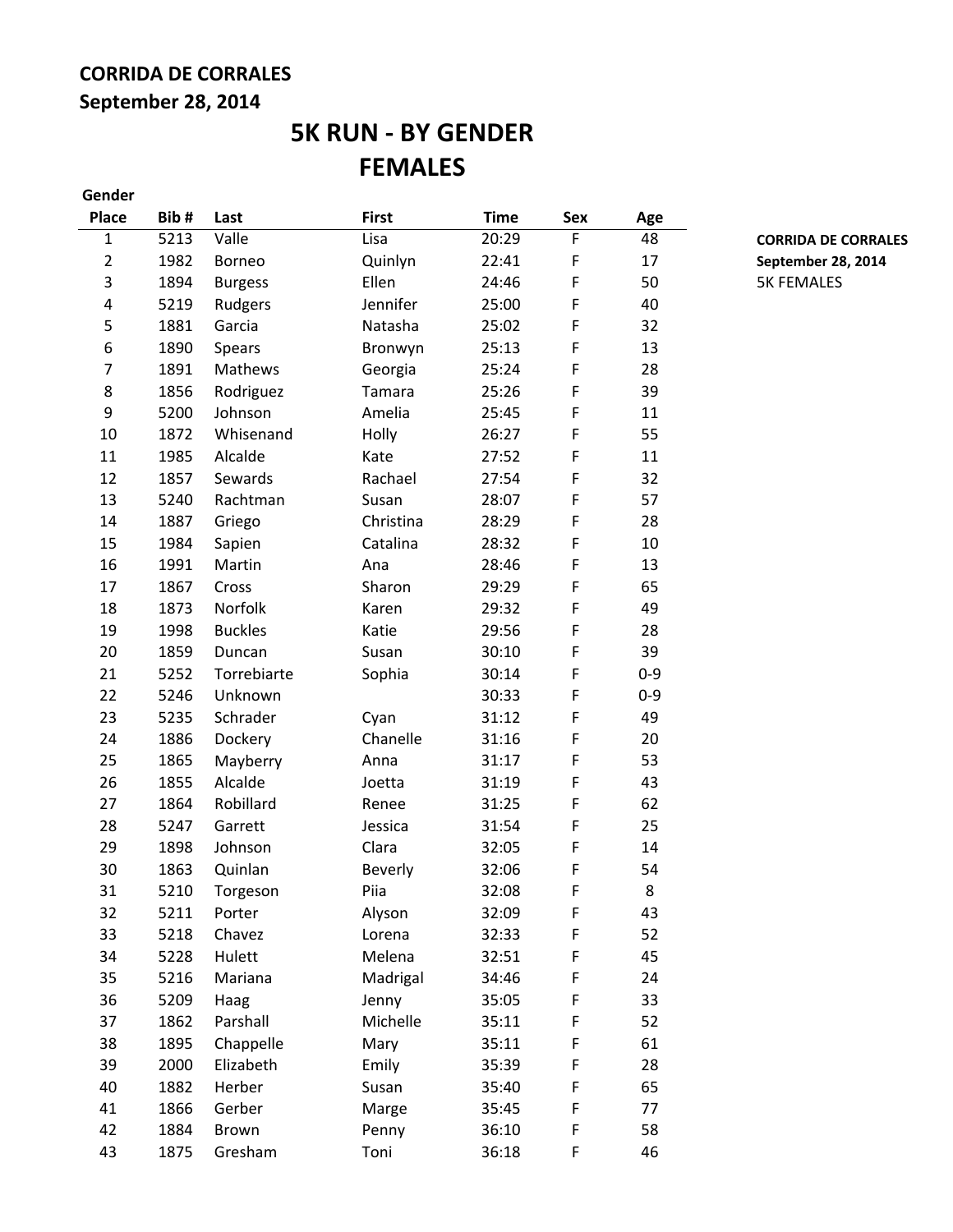### **Gender**

| <b>Place</b> | Bib# | Last            | <b>First</b>  | <b>Time</b> | <b>Sex</b> | Age       |
|--------------|------|-----------------|---------------|-------------|------------|-----------|
| 44           | 6294 | Martin          | Karen         | 36:19       | F          | 58        |
| 45           | 1988 | Williams        | Georgia       | 36:35       | F          | 9         |
| 46           | 5245 | Parker          | Ella          | 37:02       | F          | $0 - 9$   |
| 47           | 5223 | Garley          | Rosemary      | 37:11       | F          | 54        |
| 48           | 1880 | Martin          | Asia          | 37:13       | F          | 43        |
| 49           | 1869 | Peretti         | Tammy         | 37:14       | F          | 55        |
| 50           | 1999 | Elizabeth       | Jane          | 37:23       | F          | 54        |
| 51           | 1986 | May             | Colbie        | 37:33       | F          | 17        |
| 52           | 1874 | May             | MacKenzie     | 38:03       | F          | 22        |
| 53           | 5221 | Klas            | Christina     | 38:04       | F          | 11        |
| 54           | 5222 | Klas            | Linda         | 38:47       | F          | 50        |
| 55           | 1885 | Armijo          | Elisa         | 39:30       | F          | 52        |
| 56           | 1896 | Scarvie         | Susan         | 39:33       | F          | 52        |
| 57           | 1983 | Venturi         | Asel          | 39:37       | F          | 16        |
| 58           | 5226 | Aragon-Paul     | Evita         | 40:01       | F          | 18        |
| 59           | 5225 | Carpenter       | Olivia        | 40:35       | F          | 39        |
| 60           | 5220 | Sheldon         | Elaine        | 41:31       | F          | 61        |
| 61           | 5215 | Ulivarri        | Collette      | 42:15       | F          | 28        |
| 62           | 1877 | Aronowsky       | Courtney      | 42:23       | F          | 37        |
| 63           | 5231 | Fabela          | Gabriela      | 42:36       | F          | 36        |
| 64           | 1868 | Belmonte-Sapien | <b>Bianca</b> | 42:50       | F          | 43        |
| 65           | 1861 | O'Brien         | Kris          | 43:15       | F          | 57        |
| 66           | 1876 | Rospopo         | Donna         | 43:32       | F          | 58        |
| 67           | 5238 | Nguyen-Spiers   | Isabella      | 45:00       | F          | 10        |
| 68           | 5232 | Fabela          | Citlali       | 45:23       | F          | 14        |
| 69           | 1858 | Gresham         | Liz           | 46:40       | F          | 66        |
| 70           | 1860 | Shook           | Susan         | 47:25       | F          | 50        |
| 71           | 1883 | Romero          | Camilla       | 47:27       | F          | 36        |
| 72           | 5255 | Unknown         |               | 47:33       | F          | $10 - 14$ |
| 73           | 5254 | Unknown         |               | 47:39       | F          | 40-44     |
| 74           | 1879 | Grandia         | Alexandria    | 57:20       | F          | 24        |
| 75           | 1878 | Grandia         | Cheryl        | 58:25       | F          | 59        |
| 76           | 5105 | Chaves          |               | 1:18:12     | F          | $10 - 14$ |
| 77           | 5106 | Chaves          |               | 1:18:16     | F          | $0 - 9$   |
| 78           | 5104 | Chaves          |               | 1:18:17     | F          | 20-29     |

44 6294 Martin Karen 36:19 F 58 **CORRIDA DE CORRALES** 45 1988 Williams Georgia 36:35 F 9 **September 28, 2014** 5K FEMALES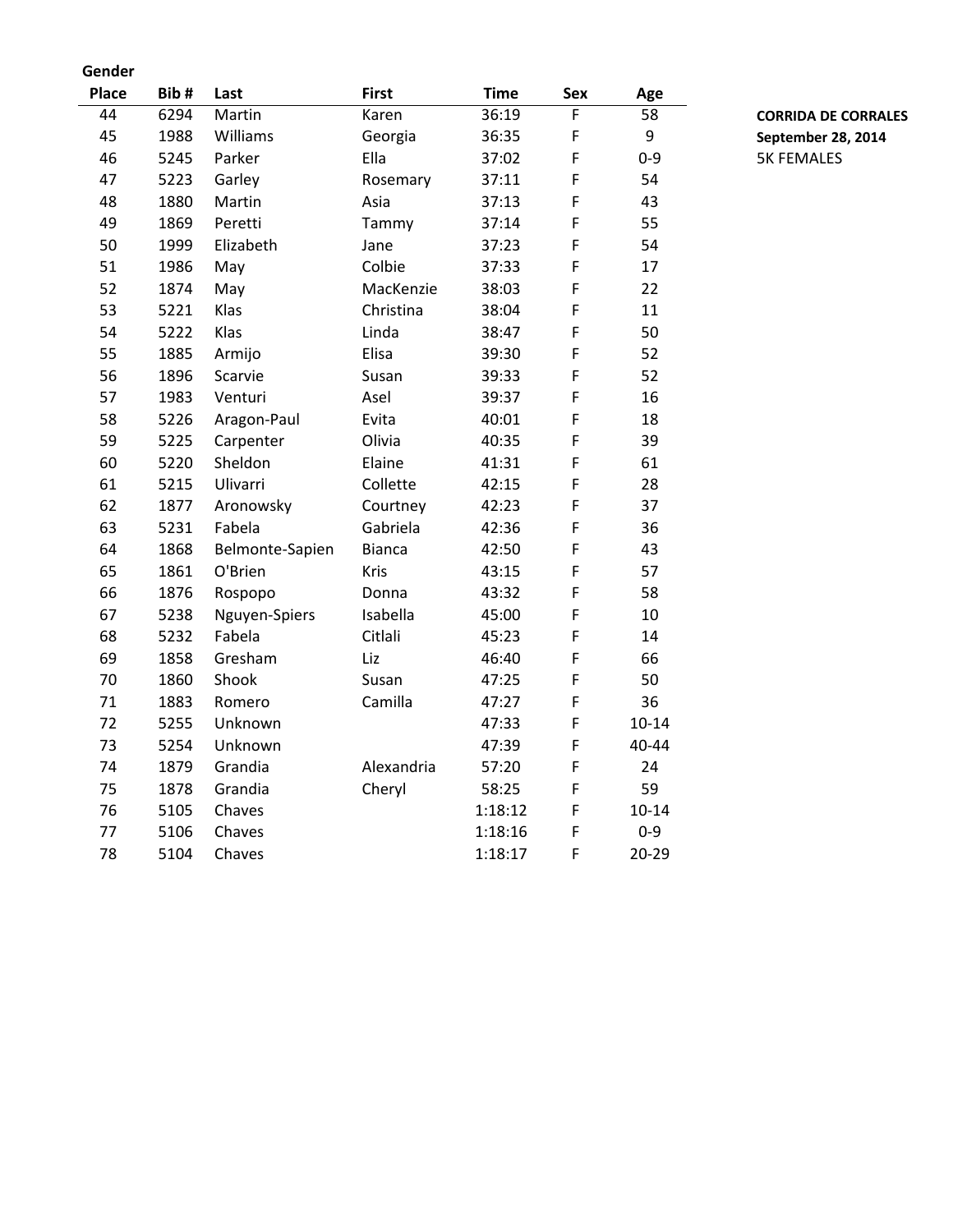## **5K RUN - BY GENDER MALES**

| Gender         |      |                |              |             |            |           |
|----------------|------|----------------|--------------|-------------|------------|-----------|
| <b>Place</b>   | Bib# | Last           | <b>First</b> | <b>Time</b> | <b>Sex</b> | Age       |
| $\mathbf{1}$   | 1889 | Gonzales       | Salomon      | 17:48       | M          | 39        |
| $\overline{2}$ | 5212 | Torgeson       | Eli          | 18:01       | M          | 43        |
| 3              | 1830 | Williams       | Robert       | 20:08       | M          | 46        |
| 4              | 5242 | Unknown        |              | 20:55       | M          | 20-29     |
| 5              | 5227 | Gregory        | Barry        | 21:05       | M          | 15        |
| 6              | 5103 | Ames           | Rick         | 21:54       | M          | 53        |
| 7              | 5237 | Nguyen-Spiers  | Liam         | 23:33       | M          | 13        |
| 8              | 5243 | Unknown        |              | 24:01       | M          | 30-39     |
| 9              | 1997 | Salazar        | Robert       | 24:33       | M          | 31        |
| 10             | 1820 | Castillo       | Eric         | 24:47       | M          | 30        |
| 11             | 1824 | Peretti        | Greg         | 25:04       | M          | 58        |
| 12             | 1825 | Fuller         | Charles      | 25:06       | M          | 67        |
| 13             | 1833 | Farrow         | John         | 25:17       | M          | 65        |
| 14             | 1990 | Martin         | Will         | 25:33       | M          | 10        |
| 14             | 1989 | Williams       | Bowen        | 25:34       | M          | 11        |
| 15             | 5429 | Ezzard         | Dick         | 25:34       | M          | 67        |
| 16             | 1897 | Johnson        | David        | 25:46       | M          | 46        |
| 17             | 5184 | Lukes          | Karl         | 26:43       | M          | 15-19     |
| 18             | 1822 | <b>Tapia</b>   | Phillip      | 26:44       | M          | 30        |
| 19             | 5183 | Lukes          | Peter        | 26:49       | M          | 40-49     |
| 20             | 1819 | Parshall       | Jon          | 27:08       | M          | 57        |
| 21             | 5241 | Romero         | Joe          | 27:35       | M          | 43        |
| 22             | 5239 | Spiers         | PH           | 27:56       | M          | 61        |
| 23             | 6199 | Lambelet       | Tom          | 28:50       | M          | 57        |
| 24             | 1892 | <b>Braude</b>  | August       | 30:34       | M          | 8         |
| 25             | 1832 | Sullivan       | Sean         | 30:48       | M          | 40        |
| 26             | 1995 | <b>Borneo</b>  | Daniel       | 30:50       | M          | 56        |
| 27             | 1821 | Cook           | Lanz         | 31:05       | M          | 36        |
| 28             | 1888 | Sandoval       | Gilbert      | 31:29       | M          | 30        |
| 29             | 1981 | <b>Borneo</b>  | Jacob        | 32:07       | M          | 12        |
| 30             | 5236 | Mullen         | Walter       | 32:46       | M          | 65        |
| 31             | 5217 | Scarvie        | Matthew      | 34:07       | M          | 24        |
| 32             | 1994 | Paquet         | Andrew       | 34:45       | M          | 69        |
| 33             | 1871 | <b>Burgess</b> | Jack         | 35:52       | M          | 77        |
| 34             | 5224 | Garley         | Tony         | 37:12       | M          | 54        |
| 35             | 5244 | Unknown        |              | 37:18       | M          | 40-49     |
| 36             | 5253 | Torrebiarte    | Carlos       | 37:31       | M          | 48        |
| 37             | 1828 | Sapien         | Phillip      | 38:47       | M          | 49        |
| 38             | 1835 | Dockery        | <b>Niles</b> | 38:58       | M          | 20        |
| 39             | 1829 | McCreary       | <b>Brian</b> | 40:35       | M          | 31        |
| 40             | 5251 | Helgeson       | Ted          | 40:36       | M          | 45        |
| 41             | 5250 | Helgeson       | Cory         | 40:39       | M          | $10 - 14$ |
| 42             | 1827 | Norfolk        | Christopher  | 43:04       | M          | 54        |
| 43             | 5233 | Fabela         | Arturo       | 45:23       | M          | 35        |
| 44             | 1823 | Roenfranz      | Earl         | 49:11       | M          | 83        |
| 45             | 5102 | Romero         | Archer       | 57:12       | M          | 5         |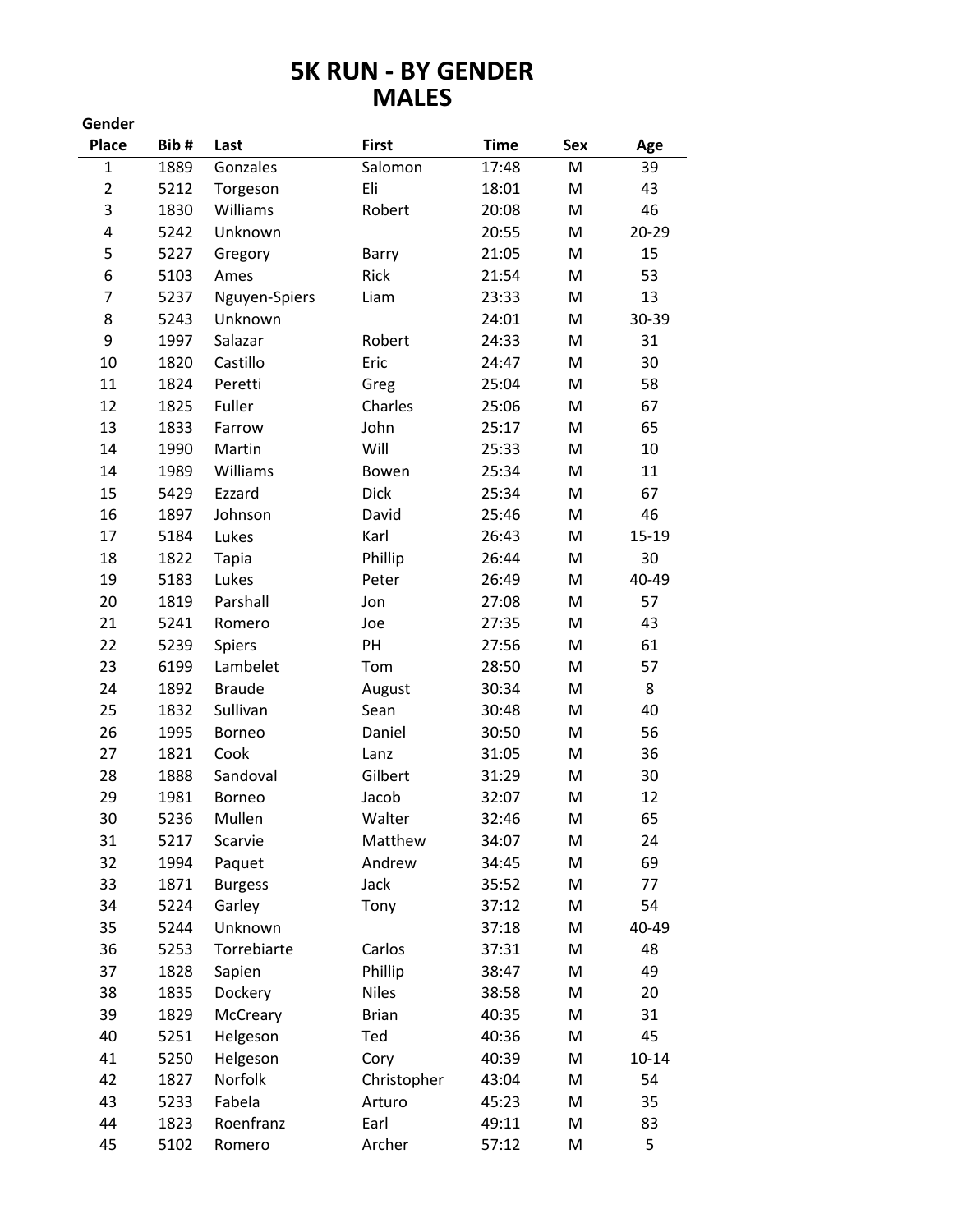## **CORRIDA DE CORRALES September 28, 2014**

# **5K RUN CORRIDA DE CORRIDA DE CORRIDA DE CORRIDA DE CORRALES**

| <b>TOP MALE</b> |                   |               |                |       |   |    |
|-----------------|-------------------|---------------|----------------|-------|---|----|
| $\mathbf{1}$    |                   | 1889 Gonzales | <b>Salomon</b> | 17:48 | м | 39 |
|                 | <b>TOP FEMALE</b> |               |                |       |   |    |
| 4               |                   | 5213 Valle    | Lisa           | 20:29 |   | 48 |

# **AGE GROUPS – FEMALES**

|                   | Bib#                | Last           | <b>First</b> | <b>Time</b> | <b>Sex</b> | Age       |
|-------------------|---------------------|----------------|--------------|-------------|------------|-----------|
| <b>FEMALE 0-9</b> |                     |                |              |             |            |           |
| $\mathbf{1}$      | 5252                | Torrebiarte    | Sophia       | 30:14       | F          | $0 - 9$   |
| $\overline{2}$    | 5246                | Unknown        |              | 30:33       | F          | $0 - 9$   |
| 3                 | 5210                | Torgeson       | Piia         | 32:08       | F          | 8         |
| 4                 | 1988                | Williams       | Georgia      | 36:35       | F          | 9         |
| 5                 | 5245                | Parker         | Ella         | 37:02       | F          | $0 - 9$   |
| 6                 | 5106                | Chaves         |              | 1:18:16     | F          | $0 - 9$   |
|                   | <b>FEMALE 10-14</b> |                |              |             |            |           |
| $\mathbf{1}$      | 1890                | Spears         | Bronwyn      | 25:13       | F          | 13        |
| $\overline{2}$    | 5200                | Johnson        | Amelia       | 25:45       | F          | 11        |
| 3                 | 1985                | Alcalde        | Kate         | 27:52       | F          | 11        |
| 4                 | 1984                | Sapien         | Catalina     | 28:32       | F          | 10        |
| 5                 | 1991                | Martin         | Ana          | 28:46       | F          | 13        |
| 6                 | 1898                | Johnson        | Clara        | 32:05       | F          | 14        |
| $\overline{7}$    | 5221                | Klas           | Christina    | 38:04       | F          | 11        |
| 8                 | 5238                | Nguyen-Spiers  | Isabella     | 45:00       | F          | 10        |
| 9                 | 5232                | Fabela         | Citlali      | 45:23       | F          | 14        |
| 10                | 5255                | Unknown        |              | 47:33       | F          | $10 - 14$ |
| 11                | 5105                | Chaves         |              | 1:18:12     | F          | $10 - 14$ |
|                   | <b>FEMALE 15-19</b> |                |              |             |            |           |
| $\mathbf{1}$      | 1982                | <b>Borneo</b>  | Quinlyn      | 22:41       | F          | 17        |
| $\overline{2}$    | 1986                | May            | Colbie       | 37:33       | F          | 17        |
| 3                 | 1983                | Venturi        | Asel         | 39:37       | F          | 16        |
| 4                 | 5226                | Aragon-Paul    | Evita        | 40:01       | F          | 18        |
|                   | <b>FEMALE 20-29</b> |                |              |             |            |           |
| 1                 | 1891                | Mathews        | Georgia      | 25:24       | F          | 28        |
| $\overline{2}$    | 1887                | Griego         | Christina    | 28:29       | F          | 28        |
| 3                 | 1998                | <b>Buckles</b> | Katie        | 29:56       | F          | 28        |
| 4                 | 1886                | Dockery        | Chanelle     | 31:16       | F          | 20        |
| 5                 | 5247                | Garrett        | Jessica      | 31:54       | F          | 25        |
| 6                 | 5216                | Mariana        | Madrigal     | 34:46       | F          | 24        |

**TOP MALE September 28, 2014 1 1889 Gonzales 17:48 M 39** 5K OVERALL WINNERS **AGE GROUPS**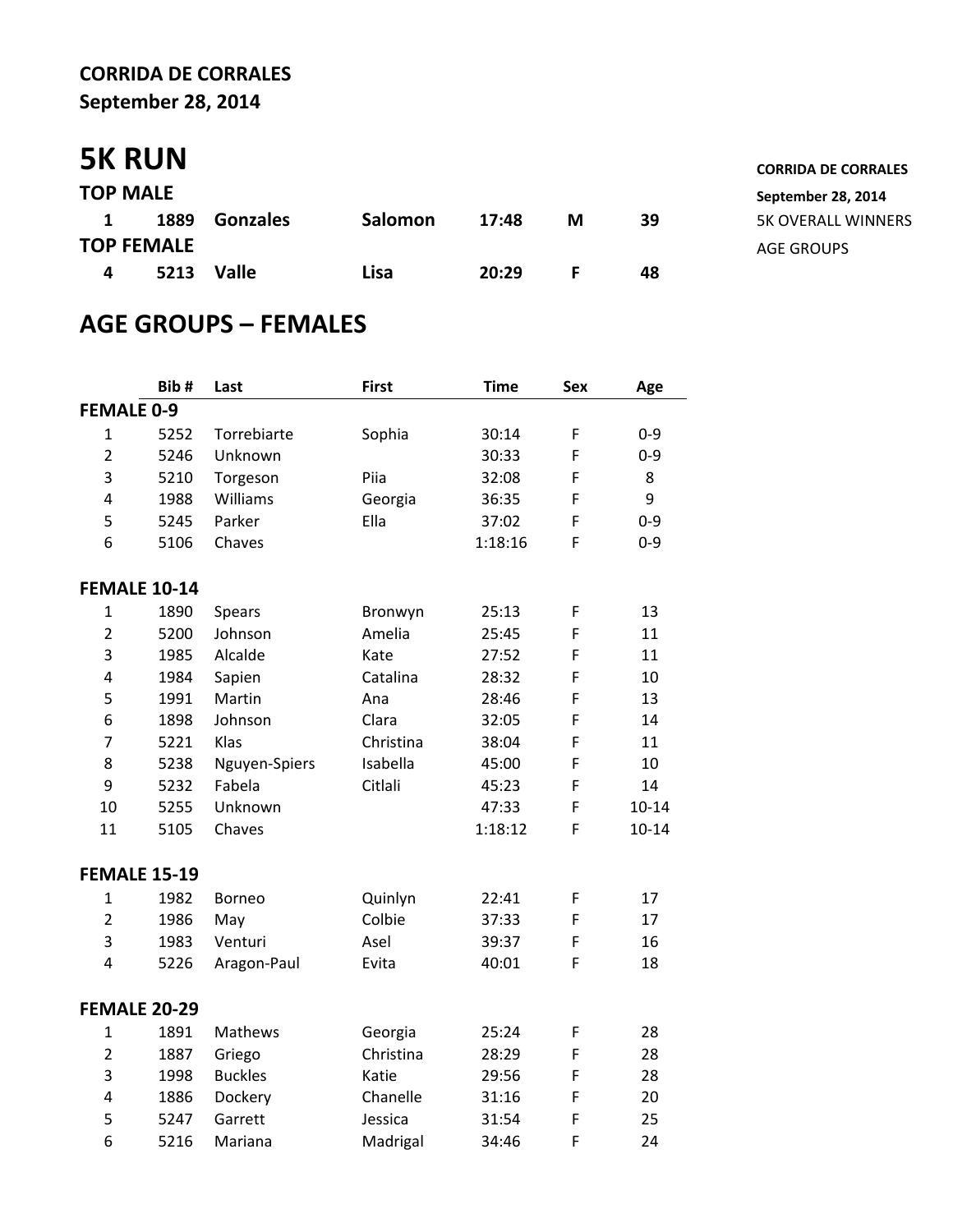| $\overline{7}$   | 2000                | Elizabeth       | Emily      | 35:39   | F | 28    |                            |
|------------------|---------------------|-----------------|------------|---------|---|-------|----------------------------|
| 8                | 1874                | May             | MacKenzie  | 38:03   | F | 22    | <b>CORRIDA DE CORRALES</b> |
| $\boldsymbol{9}$ | 5215                | Ulivarri        | Collette   | 42:15   | F | 28    | September 28, 2014         |
| $10\,$           | 1879                | Grandia         | Alexandria | 57:20   | F | 24    | <b>5K RUN</b>              |
| 11               | 5104                | Chaves          |            | 1:18:17 | F | 20-29 | <b>FEMALE AGE GROUPS</b>   |
|                  |                     |                 |            |         |   |       |                            |
|                  | <b>FEMALE 30-39</b> |                 |            |         |   |       |                            |
| $\mathbf{1}$     | 1881                | Garcia          | Natasha    | 25:02   | F | 32    |                            |
| $\overline{2}$   | 1856                | Rodriguez       | Tamara     | 25:26   | F | 39    |                            |
| 3                | 1857                | Sewards         | Rachael    | 27:54   | F | 32    |                            |
| $\pmb{4}$        | 1859                | Duncan          | Susan      | 30:10   | F | 39    |                            |
| $\overline{5}$   | 5209                | Haag            | Jenny      | 35:05   | F | 33    |                            |
| $\boldsymbol{6}$ | 5225                | Carpenter       | Olivia     | 40:35   | F | 39    |                            |
| $\overline{7}$   | 1877                | Aronowsky       | Courtney   | 42:23   | F | 37    |                            |
| $\,8\,$          | 5231                | Fabela          | Gabriela   | 42:36   | F | 36    |                            |
| $\boldsymbol{9}$ | 1883                | Romero          | Camilla    | 47:27   | F | 36    |                            |
|                  |                     |                 |            |         |   |       |                            |
|                  | <b>FEMALE 40-49</b> |                 |            |         |   |       |                            |
| $\mathbf{1}$     | 5219                | Rudgers         | Jennifer   | 25:00   | F | 40    |                            |
| $\overline{2}$   | 1873                | Norfolk         | Karen      | 29:32   | F | 49    |                            |
| 3                | 5235                | Schrader        | Cyan       | 31:12   | F | 49    |                            |
| $\pmb{4}$        | 1855                | Alcalde         | Joetta     | 31:19   | F | 43    |                            |
| 5                | 5211                | Porter          | Alyson     | 32:09   | F | 43    |                            |
| $\boldsymbol{6}$ | 5228                | Hulett          | Melena     | 32:51   | F | 45    |                            |
| $\overline{7}$   | 1875                | Gresham         | Toni       | 36:18   | F | 46    |                            |
| $\,8\,$          | 1880                | Martin          | Asia       | 37:13   | F | 43    |                            |
| $\boldsymbol{9}$ | 1868                | Belmonte-Sapien | Bianca     | 42:50   | F | 43    |                            |
| 11               | 5254                | Unknown         |            | 47:39   | F | 40-49 |                            |
|                  |                     |                 |            |         |   |       |                            |
|                  | <b>FEMALE 50-59</b> |                 |            |         |   |       |                            |
| 1                | 1894                | <b>Burgess</b>  | Ellen      | 24:46   | F | 50    |                            |
| $\overline{2}$   | 1872                | Whisenand       | Holly      | 26:27   | F | 55    |                            |
| 3                | 5240                | Rachtman        | Susan      | 28:07   | F | 57    |                            |
| 4                | 1865                | Mayberry        | Anna       | 31:17   | F | 53    |                            |
| 5                | 1863                | Quinlan         | Beverly    | 32:06   | F | 54    |                            |
| 6                | 5218                | Chavez          | Lorena     | 32:33   | F | 52    |                            |
| 7                | 1862                | Parshall        | Michelle   | 35:11   | F | 52    |                            |
| 8                | 1884                | Brown           | Penny      | 36:10   | F | 58    |                            |
| 9                | 6294                | Martin          | Karen      | 36:19   | F | 58    |                            |
| 10               | 5223                | Garley          | Rosemary   | 37:11   | F | 54    |                            |
| 11               | 1869                | Peretti         | Tammy      | 37:14   | F | 55    |                            |
| 12               | 1999                | Elizabeth       | Jane       | 37:23   | F | 54    |                            |
| 13               | 5222                | Klas            | Linda      | 38:47   | F | 50    |                            |
| 14               | 1885                | Armijo          | Elisa      | 39:30   | F | 52    |                            |
| 15               | 1896                | Scarvie         | Susan      | 39:33   | F | 52    |                            |
| 16               | 1861                | O'Brien         | Kris       | 43:15   | F | 57    |                            |
| 17               | 1876                | Rospopo         | Donna      | 43:32   | F | 58    |                            |
| 18               | 1860                | Shook           | Susan      | 47:25   | F | 50    |                            |
| 19               | 1878                | Grandia         | Cheryl     | 58:25   | F | 59    |                            |
|                  |                     |                 |            |         |   |       |                            |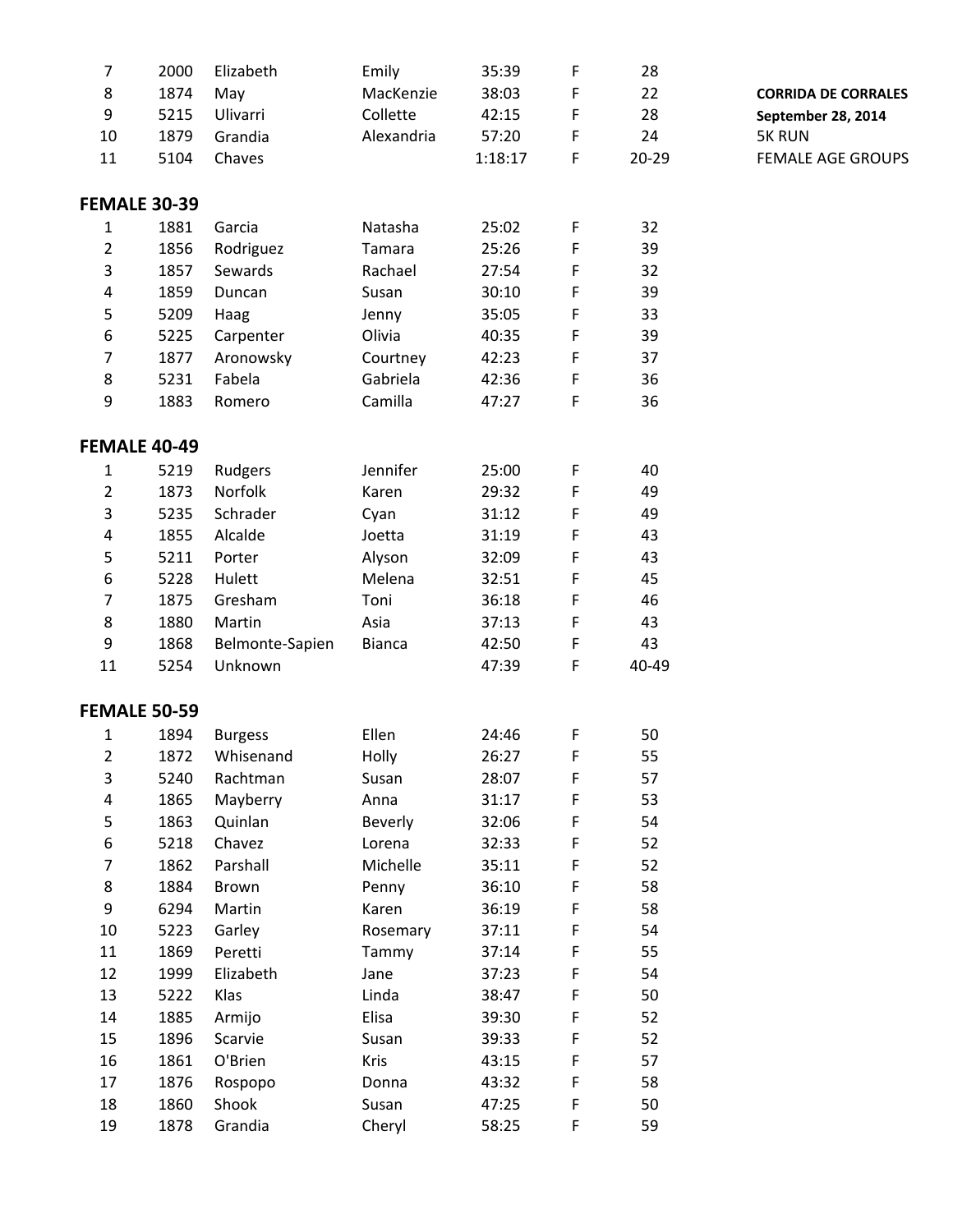## **FEMALE 60-69**

| 1<br>Ŧ. | 1867                    | Cross          | Sharon | 29:29 | F | 65 | <b>CORRIDA DE CORRALES</b> |
|---------|-------------------------|----------------|--------|-------|---|----|----------------------------|
| 2       | 1864                    | Robillard      | Renee  | 31:25 | F | 62 | September 28, 2014         |
| 3       | 1895                    | Chappelle      | Mary   | 35:11 | F | 61 | <b>5K RUN</b>              |
| 4       | 1882                    | Herber         | Susan  | 35:40 | F | 65 | <b>FEMALE AGE GROUPS</b>   |
| 5       | 5220                    | <b>Sheldon</b> | Elaine | 41:31 | F | 61 |                            |
| 6       | 1858                    | Gresham        | Liz    | 46:40 | F | 66 |                            |
|         | <b>FEMALE 70 AND UP</b> |                |        |       |   |    |                            |
|         | 1866                    | Gerber         | Marge  | 35:45 | F | 77 |                            |

## **5K RUN – AGE GROUPS – MALES**

| <b>Place</b>      | Bib# | Last          | <b>First</b> | <b>Time</b> | <b>Sex</b> | Age       |
|-------------------|------|---------------|--------------|-------------|------------|-----------|
|                   |      |               |              |             |            |           |
| <b>MALE 0-9</b>   |      |               |              |             |            |           |
| $\mathbf{1}$      | 1892 | <b>Braude</b> | August       | 30:34       | M          | 8         |
| $\overline{2}$    | 5102 | Romero        | Archer       | 57:12       | M          | 5         |
| <b>MALE 10-14</b> |      |               |              |             |            |           |
| $\mathbf{1}$      | 5237 | Nguyen-Spiers | Liam         | 23:33       | M          | 13        |
| $\overline{2}$    | 1990 | Martin        | Will         | 25:33       | M          | 10        |
| 3                 | 1989 | Williams      | Bowen        | 25:34       | M          | 11        |
| 4                 | 1981 | <b>Borneo</b> | Jacob        | 32:07       | M          | 12        |
| 5                 | 5250 | Helgeson      | Cory         | 40:39       | M          | $10 - 14$ |
| <b>MALE 15-19</b> |      |               |              |             |            |           |
| $\mathbf{1}$      | 5227 | Gregory       | Barry        | 21:05       | M          | 15        |
| $\overline{2}$    | 5184 | Lukes         | Karl         | 26:43       | M          | 15-19     |
| <b>MALE 20-29</b> |      |               |              |             |            |           |
| $\mathbf 1$       | 5242 | Unknown       |              | 20:55       | м          | 20-29     |
| $\overline{2}$    | 5217 | Scarvie       | Matthew      | 34:07       | M          | 24        |
| 3                 | 1835 | Dockery       | <b>Niles</b> | 38:58       | M          | 20        |
| <b>MALE 30-39</b> |      |               |              |             |            |           |
| $\mathbf{1}$      | 5243 | Unknown       |              | 24:01       | M          | 30-39     |
| $\overline{2}$    | 1997 | Salazar       | Robert       | 24:33       | M          | 31        |
| 3                 | 1820 | Castillo      | Eric         | 24:47       | M          | 30        |
| 4                 | 1822 | <b>Tapia</b>  | Phillip      | 26:44       | M          | 30        |
| 5                 | 1821 | Cook          | Lanz         | 31:05       | М          | 36        |
| 6                 | 1888 | Sandoval      | Gilbert      | 31:29       | М          | 30        |
| $\overline{7}$    | 1829 | McCreary      | <b>Brian</b> | 40:35       | M          | 31        |
| 8                 | 5233 | Fabela        | Arturo       | 45:23       | M          | 35        |